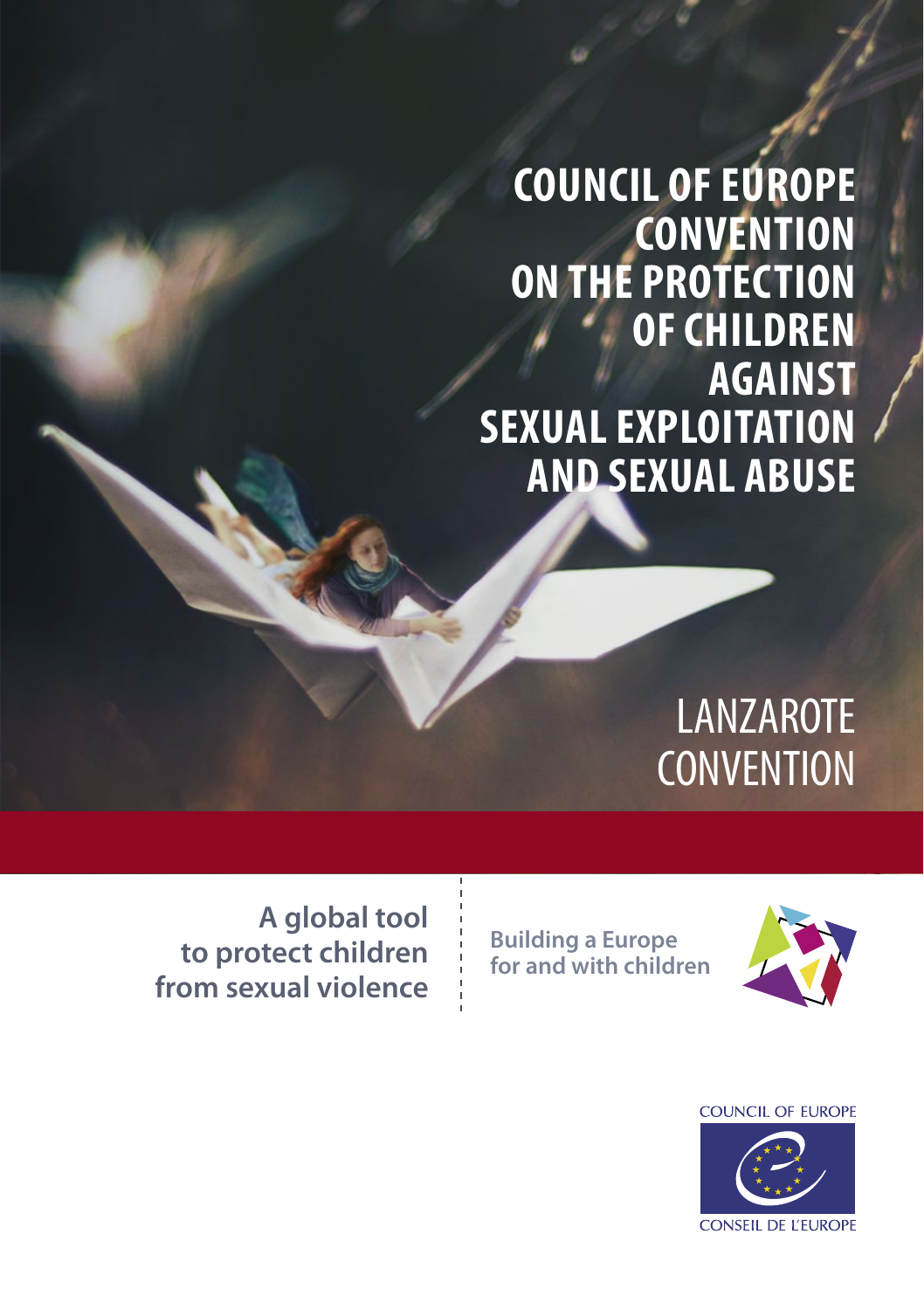# STRENGTHENING THE INTERNATIONAL LEGAL FRAMEWORK

**EXECUTE:** Sexual exploitation and sexual abuse are among the worst forms of violence against children. It is estimated that about one in five children are victims of some form of sexual violence in Europe and that in about 80% of cases, the abuser is somebody that the child knows. Sexual violence against children can take many different forms, such as: sexual abuse within the family or circle of trust, sexual exploitation through prostitution or sexual abuse materials, sexual violence facilitated by the Internet, and sexual assault by peers.

**The sexual exploitation and abuse of children has gained increasing attention** since the 1990s. Article 34 of the UN Convention on the Rights of the Child (CRC) included a State obligation to protect children from this type of violence. In 2000, the Optional Protocol to the CRC on the Sale of Children, Child Prostitution and Child Pornography further strengthened the legal protection of children from sexual violence, dedicating an entire legal instrument to the prevention of and protection from these offences.

**The Lanzarote Convention is the first regional treaty dedicated specifically to the** protection of children from sexual violence. Adopted in Lanzarote, Spain in 2007, it entered into force in 2010 and has been signed by all Council of Europe Member States.

**The offences covered by the Lanzarote Convention represent a minimum con**sensus, meaning that establishing higher standards within a certain State's domestic legal framework is encouraged. This kind of harmonisation has multiple benefits in combating crimes against children at national and international level, such as:

- $\blacktriangleright$  reducing the risk that offenders could choose to commit criminal acts in a State party which has more lenient rules;
- ►increasing the comparability of data at national and regional level; and
- ►facilitating international cooperation.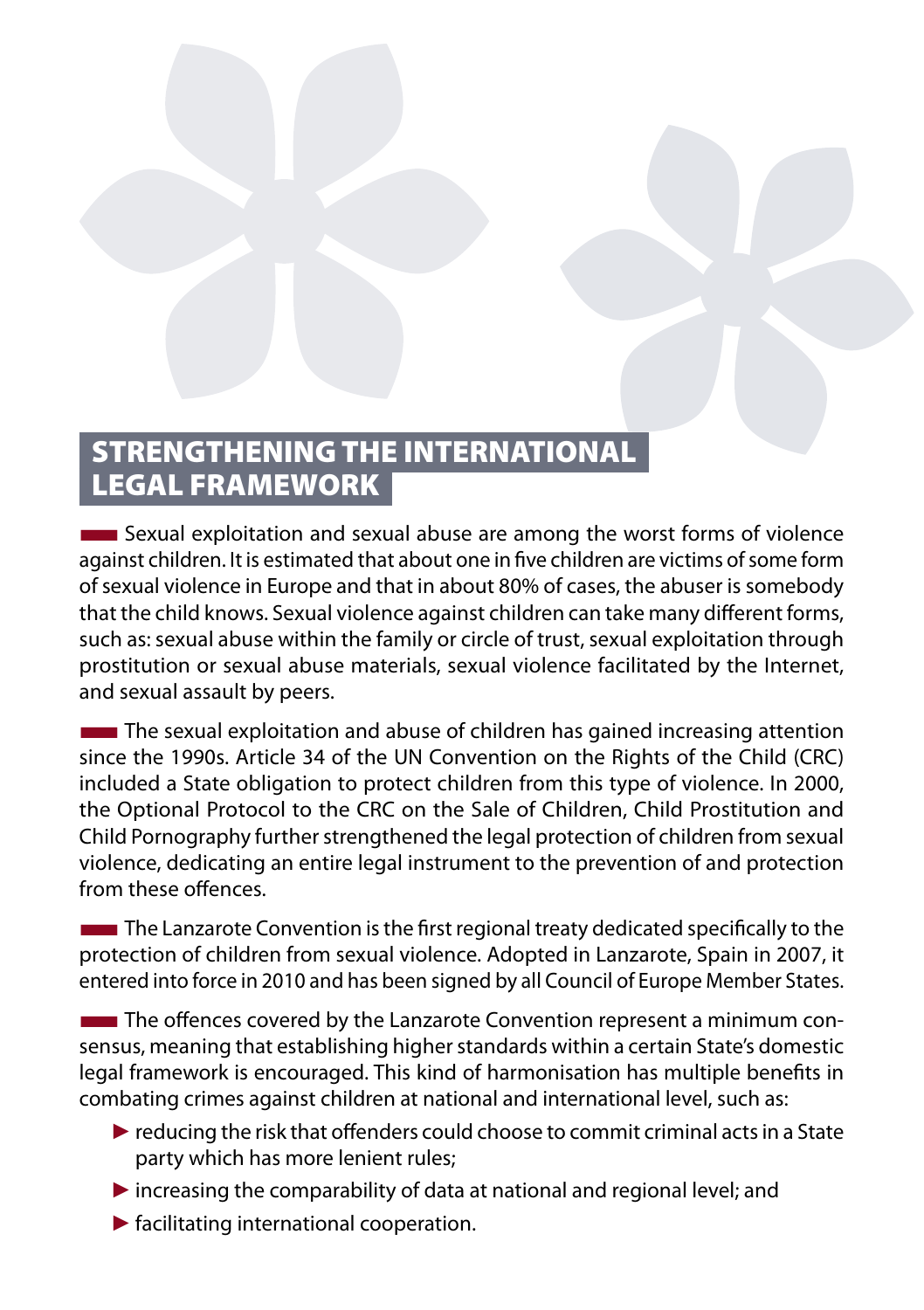# WHAT DOES THE CONVENTION REQUIRE STATES TO DO?

■The Lanzarote Convention requires States to offer a holistic response to sexual violence against children, through the "**4 Ps approach**": Prevention, Protection, Prosecution and Promotion of national and international cooperation.

#### *Prevention*

- ► Children should be made aware of the risks of sexual exploitation and sexual abuse and should be empowered to protect themselves
- ▶ Persons working in contact with children should be screened and trained
- ►Intervention programmes or measures for sexual offenders (whether convicted or potential) should be regularly monitored

#### *Protection*

- ► Reporting any suspicion of sexual exploitation or sexual abuse should be encouraged
- ▶ Telephone and Internet helplines should be set up
- ▶ Programmes should be established to support victims and their families
- ►Therapeutic assistance and emergency psychological care should be provided
- ►Child-friendly judicial proceedings for protecting the victim's safety, privacy, identity and image should be put in place. Importantly, the number of interviews with child victims should be limited; the interview should be carried out in a reassuring place, with professionals specifically trained for the purpose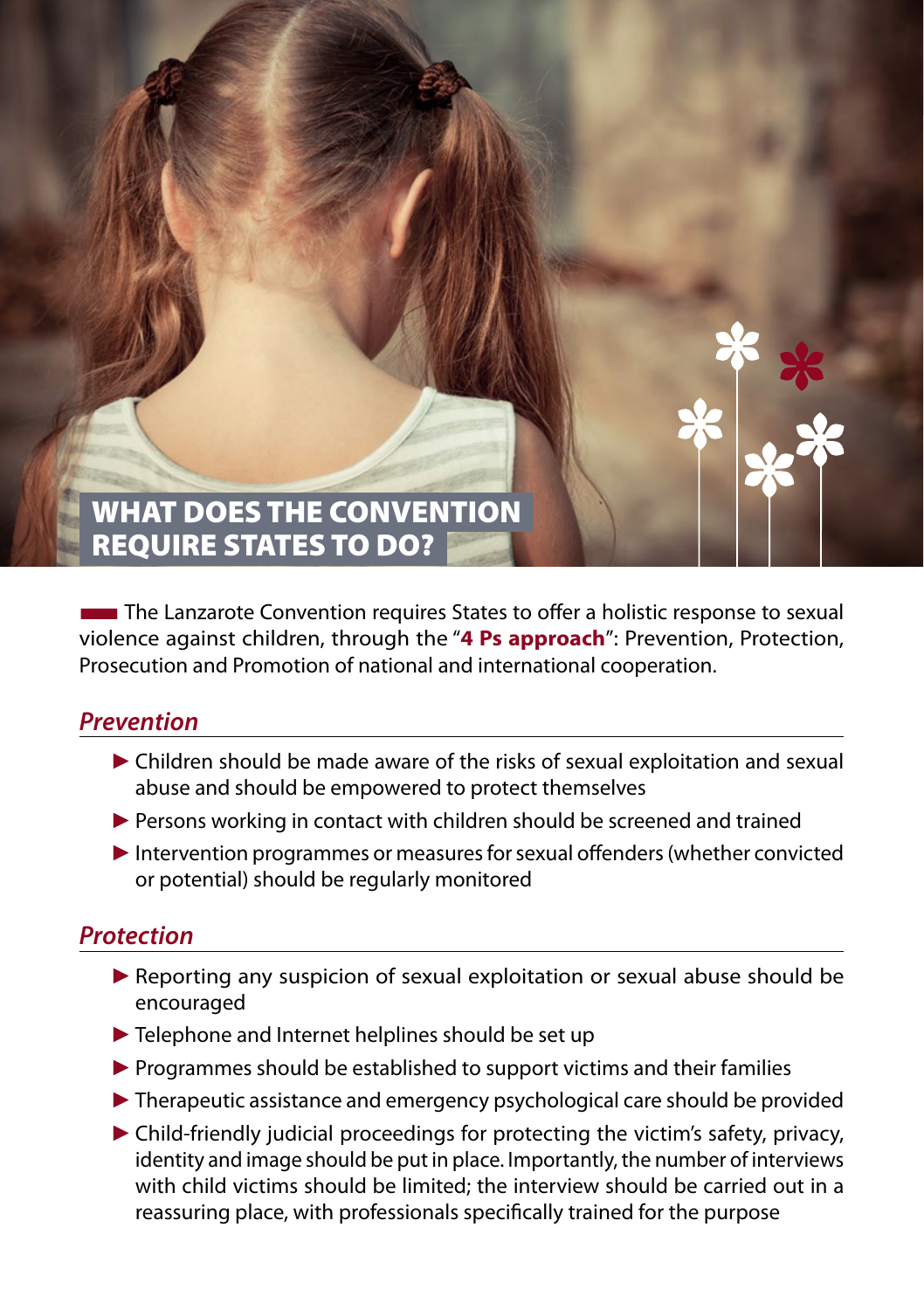#### *Prosecution*

The Lanzarote Convention sets out that the following specific acts must be criminalised in all States that are party to the Convention:

## *Child sexual abuse*

■This refers to sexual activities of an adult with a child. Even if a child has reached the age of sexual majority established in national laws, it is still sexual abuse if the adult uses coercion, force or threats, or if the adult abuses a position of trust, authority or influence, or takes advantage of an especially vulnerable child.

## *Child prostitution – Sexual exploitation through prostitution*

**This is any form of child sexual exploitation whereby a child is recruited, coerced** or caused to participate in prostitution in exchange for (the promise of) money or any other form of remuneration or benefit.

## *Child pornography – Child sexual abuse material*

**This refers to any material that depicts a child engaged in real or simulated sexu**ally explicit conduct, or any depiction of a child's sexual organs for primarily sexual purposes. The criminal offence can be committed by producing such material, offering it or making it available, distributing or transmitting it, procuring it for oneself or for another person, possessing it and knowingly obtaining access to it.

#### *Participation of a child in pornographic performances – Exploitation of a child in sexual performances*

This criminal offence includes the fact of recruiting, coercing or causing a child to participate in sexual performances, or to profit in any way from a child's participation in such performances. It also includes the fact of knowingly attending such performances where children participate.

## *Corruption of children*

**EXECUTE:** Refers to the fact of causing a child who has not reached the age of sexual majority to witness any sexual activity. This does not mean that the child has to participate in the sexual activity. The mere fact of making the child witness such acts must be criminalised.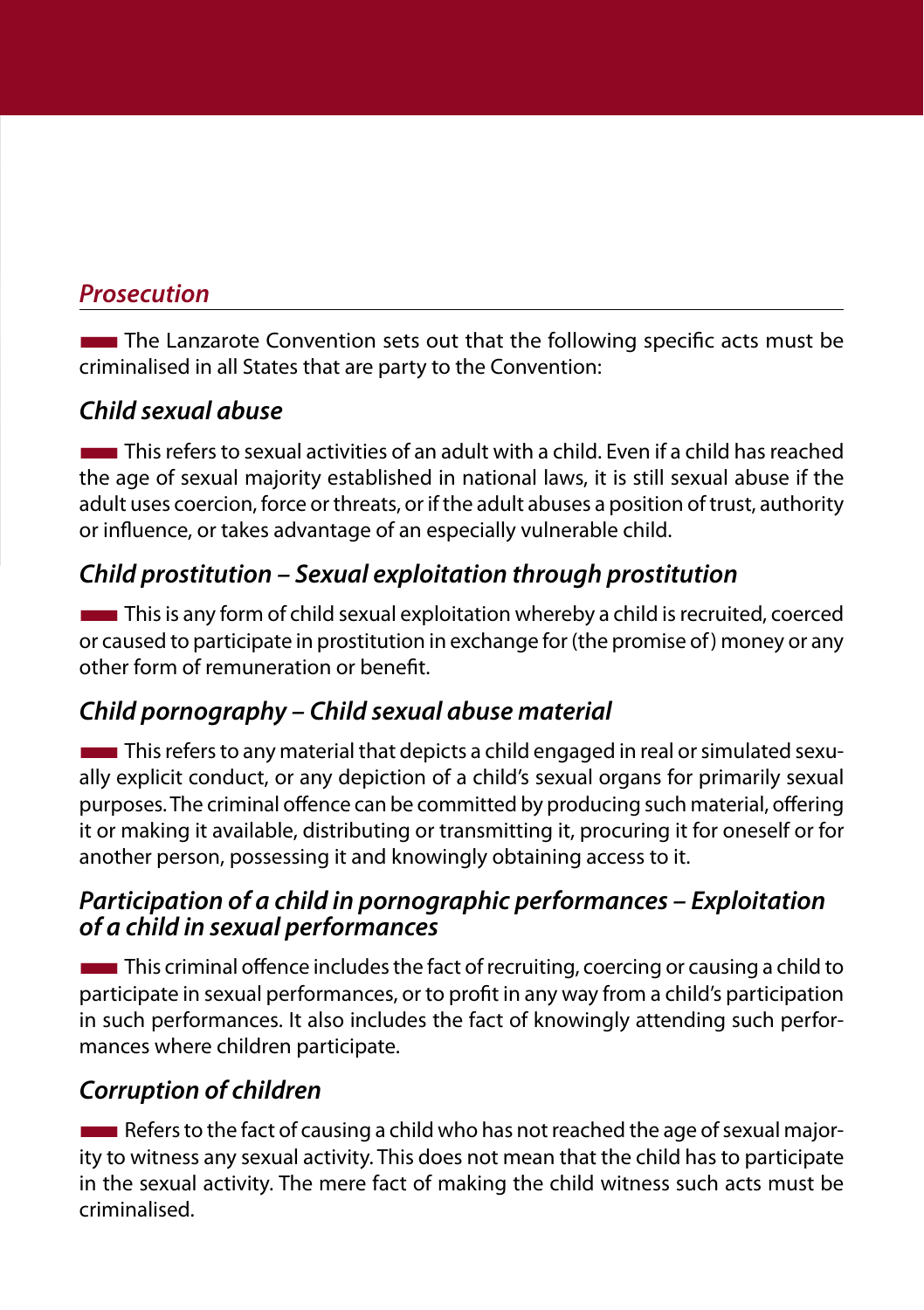#### *Solicitation of children for sexual purposes*

**This criminal offence, also known as "grooming", refers to the intentional act of an** adult proposing to meet a child who has not reached the age of sexual majority for the purpose of sexually abusing or exploiting him/her. The Lanzarote Convention refers specifically to such proposals being made through information and communication technologies, and to situations where the offender has taken some concrete steps to meet with the child in person. Nevertheless, the Lanzarote Committee, mandated to interpret the Convention, has recommended that States should consider extending criminalisation also to cases when the sexual abuse is not the result of a meeting in person, but is committed exclusively online.

#### *Promotion of national and international co-operation*

**EXECUTE:** At the national level, the Convention underlines the importance of adopting and implementing state‐wide integrated policies that are effective, co-ordinated and comprehensive.

**THE At the international level, cooperation helps States identify and analyse problems,** find and apply common solutions, share data and expertise, combat impunity and improve prevention and protection measures.

#### *Monitoring the implementation of the Lanzarote Convention*

**THE COMMITTEE OF THE PARTIES TO THE CONVENTION, also known as the Lanzarote** Committee, is the body established to monitor how the State parties to the Convention are effectively putting it into practice in legislation and policy.

The monitoring procedure is divided by rounds, each round concerning a specific thematic area and monitoring all States simultaneously. The aim is to create a momentum around a specific aspect of the Lanzarote Convention in all States which in turn fosters exchange of promising practices and enables the detection of inadequacies or difficulties in the existing legislation or policy of the States. The Committee thus gains a comparative overview of the situation in all States party to the Convention.

**The Lanzarote Committee is also mandated to facilitate the collection, analy**sis and exchange of information, experience and good practice between states to improve their capacity to prevent and combat sexual exploitation and sexual abuse of children. In doing so, the Lanzarote Committee interacts with civil society and other relevant stakeholders, providing a broad and interactive capacity building platform for its members.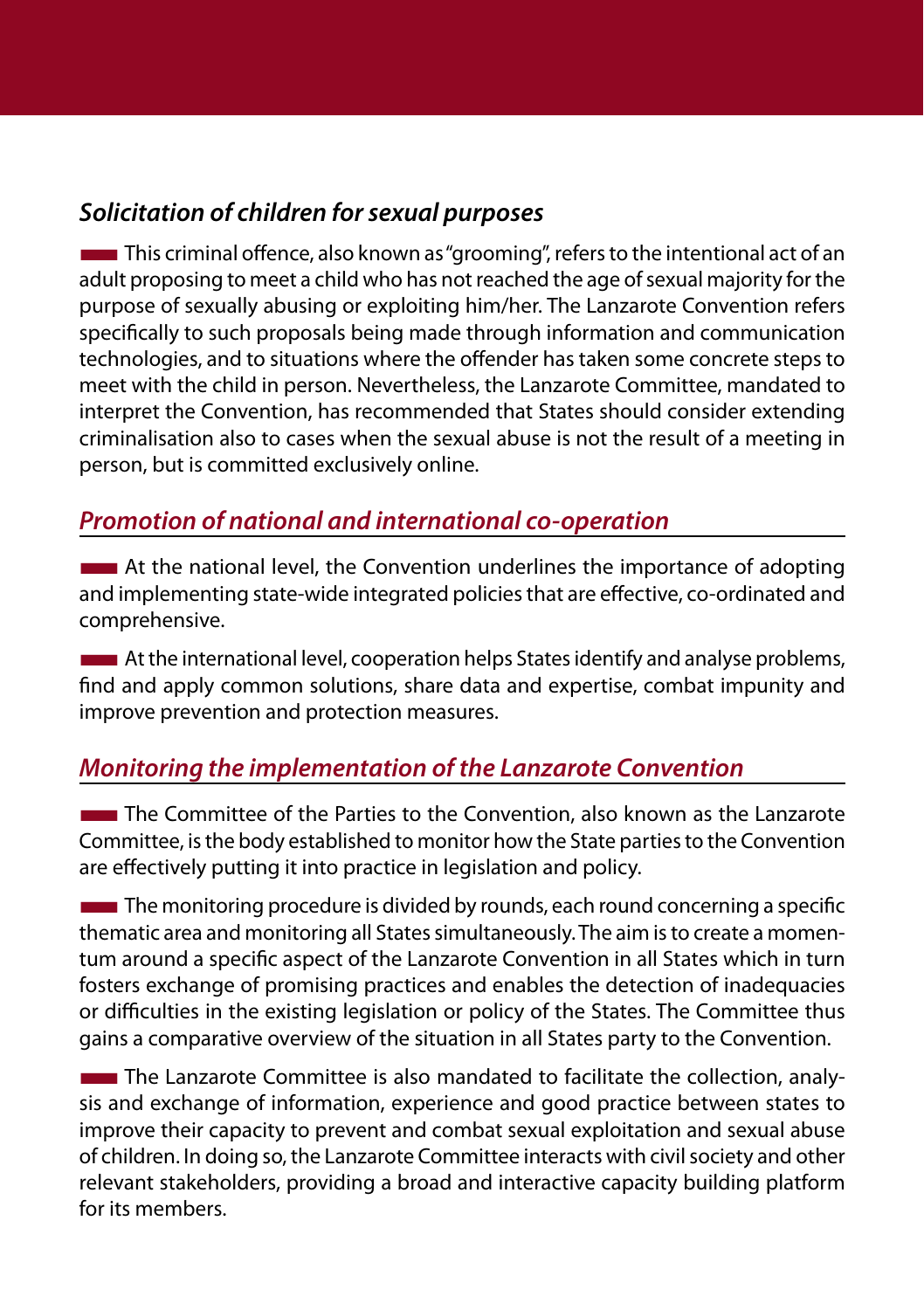# HOW THE LANZAROTE CONVENTION CAN BE USED IN STATES THAT ARE NOT MEMBERS OF THE COUNCIL OF EUROPE

■Sexual violence against children is a worldwide phenomenon. The Lanzarote Convention was drafted with the understanding that measures to address this global problem should not be limited to a particular geographic area. Therefore, the Convention is open to accession by any country in the world.

■As a comprehensive instrument for a broad national response to all forms of sexual violence against children, the Lanzarote Convention offers guidance and inspiration for any government in the world wishing to address this serious problem by strengthening its legal framework.

The Convention also provides a sound basis for advocacy by civil society and other relevant stakeholders for an improved government response to all forms of sexual violence against children.



 Implementing the Lanzarote Convention contributes to the landmark commitment by world leaders to end abuse, exploitation, trafficking and all forms of violence and abuse of children by 2030, as part of the UN Sustainable Development Goals.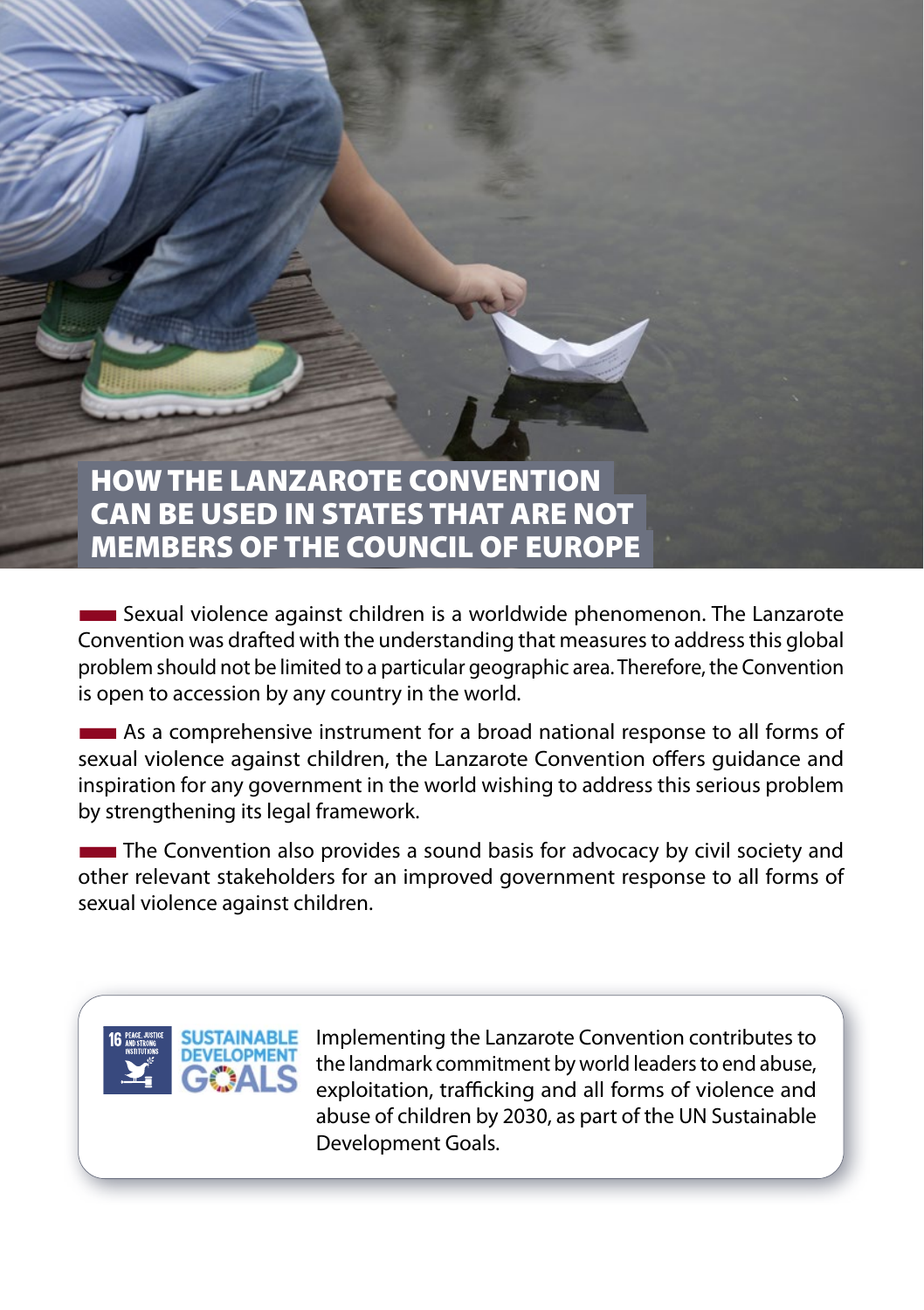

# GROUND-BREAKING FEATURES OF THE CONVENTION

**The Lanzarote Convention is a major step forward in the prevention of sexual** offences against children, the prosecution of perpetrators and the protection of child victims. Building upon existing international and regional legal standards, the Convention extends them to cover and criminalise all sexual offences against children, be they for commercial profit or not.

**EXECUTE:** Protecting children is at the heart of this Convention. It focuses on respect for children's rights, ensuring their well-being, responding to their views, needs and concerns, and acting at all times in their best interest.

**The Lanzarote Convention requires states to ensure that information is provided** in a formal or non-formal setting, educating children on the risks of sexual exploitation and sexual abuse, and on how children can protect themselves and request help.

**The Lanzarote Convention is the first international legal instrument to require** the criminalisation of the solicitation of children for sexual purposes (grooming). The occurrence of this criminal offence, facilitated by information and communication technologies (ICTs) has rapidly increased over the past decade, and the Lanzarote Convention serves as a crucial tool obliging States to protect children from this form of sexual violence and to prosecute offenders.

■Mindful of the transnational character of sexual crimes against children, the Lanzarote Convention incorporates the "principle of extraterritoriality", meaning that citizens or residents of a State Party can be prosecuted for certain offences even if the act is committed abroad.

 $\blacksquare$  The Lanzarote Convention encourages states to set up intervention programmes or measures targeting sex offenders in order to prevent repeat offences from being committed against children. Any such interventions may not necessarily be part of the penal system of sanctions, but can instead be part of the healthcare and welfare systems.

 $\blacksquare$  The Lanzarote Convention establishes common criteria to ensure that an effective, proportionate and dissuasive criminal legal framework is implemented in all countries. Importantly, States are requested to extend any statutes of limitation with regard to sexual offences against children, so that criminal proceedings may be initiated after the victim has reached the age of majority.